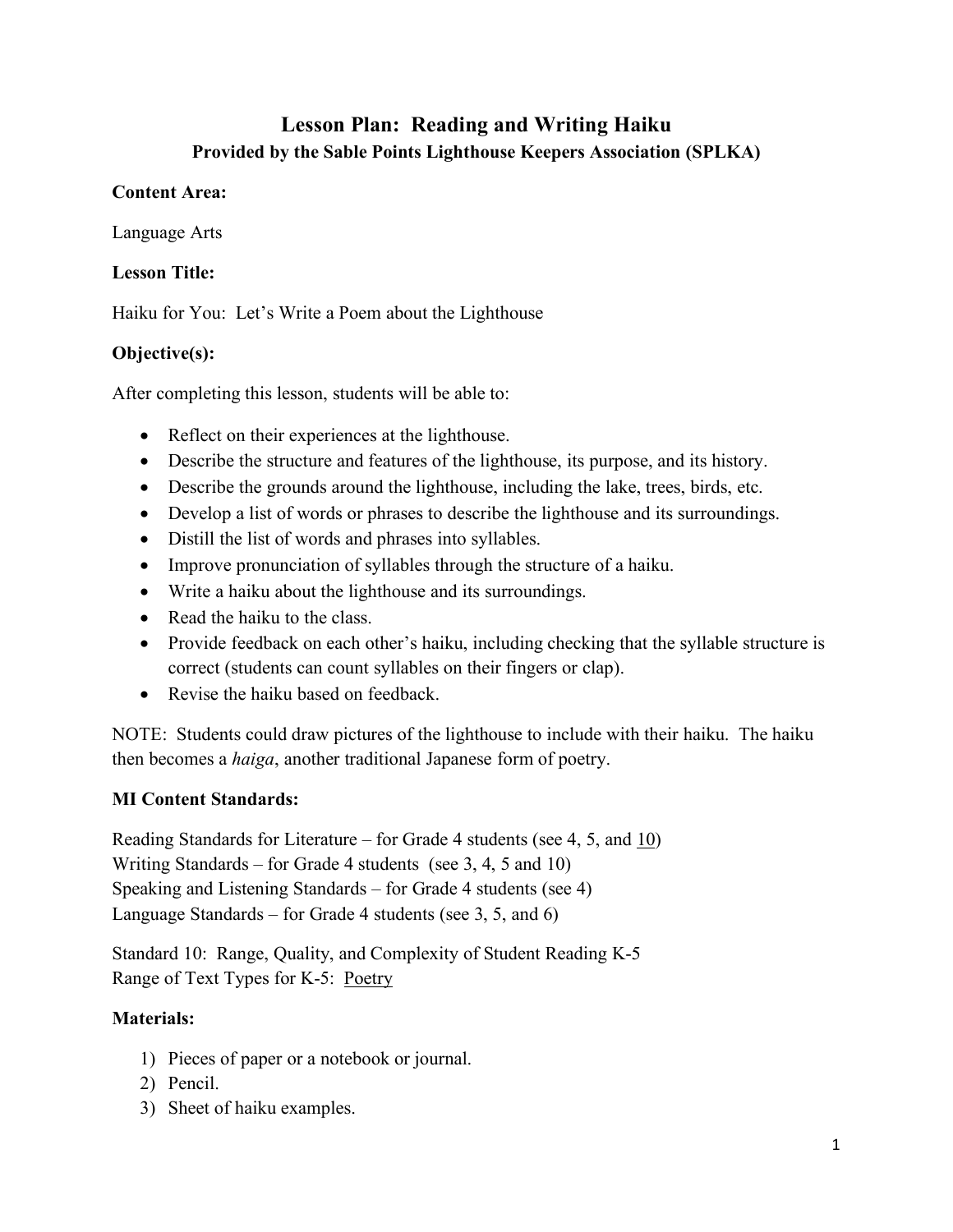## **Resources:**

Cobb, David, ed. Haiku: *The Poetry of Nature*. New York, NY: Universe Publishing, 2002 [2007].

Haiku Society of America, [http://has-haiku.org,](http://has-haiku.org/) accessed 7/9/21.

House, Katherine L. *Lighthouses for Kids: History, Science, and Lore with 21 Activities*. Chicago, IL: Chicago Review Press, 2008. *See* page 92.

Macken, JoAnn Early. *Read, Recite, and Write Haiku*. New York, NY: Crabtree Publishing, 2015. (This is an excellent book for children.)

Patt, Judith, Warkentyne, Michiko, and Till, Barry. *Haiku: Japanese Art and Poetry.* Portland, OR: Pomegranate Communications, Inc., 2010.

Ross, Bruce. *How to Haiku: A Writer's Guide to Haiku and Related Forms*. Boston, MA: Tuttle Publishing, 2002.

Sable Points Lighthouse Keepers Association (SPLKA), [http://splka.org,](http://splka.org/) accessed 7/11/21.

## **Activities:**

- Develop a list of words or phrases to describe the lighthouse and its surroundings.
- Distill the list of words and phrases into syllables.
- Write a haiku about the lighthouse and its surroundings. Add a drawing (optional).
- Read the haiku to the class.
- Provide feedback on each other's haiku, including checking that the syllable structure is correct (students can count syllables on their fingers or clap).
- Revise the haiku based on feedback.

## **Assessment:**

- Taking quality notes and/or contributing to suggestions for vocabulary to use for the lighthouse and surroundings at the lighthouse
- Vocabulary chosen by the student for the haiku.
- Counting and correctly pronouncing the syllables of words and phrases chosen for the haiku.
- Using the 5-7-5 syllable form of lines in the haiku.
- Creating a unitary whole in the three lines to describe the lighthouse and surroundings.
- Reading the haiku to classmates.
- Revising the haiku based on feedback.
- Providing helpful feedback to other students.
- Drawing the lighthouse and its surroundings to accompany the haiku (optional).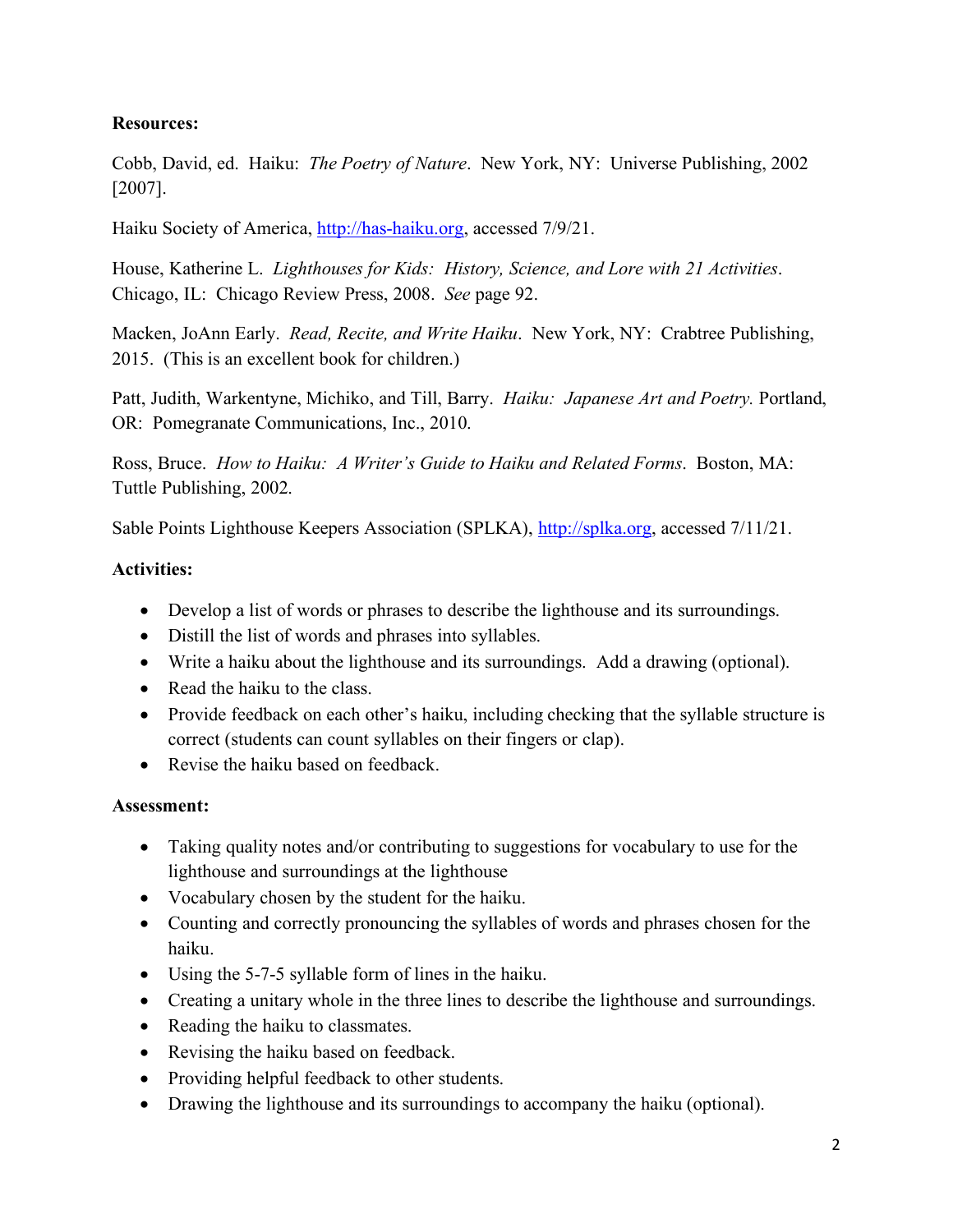#### **Notes:**

Time at the lighthouse may be short. If so, students could wait to write their haiku until later (home or back at the classroom) and instead either take quick notes or think of words as a group that describe the lighthouse.

#### **Lesson Content and Examples**

## **What is Haiku? (Hi Coo)**

Haiku is a short poem. This form of poetry is from Japan. Haiku is hundreds of years old. Haiku poems show respect for nature – birds, flowers, trees, snow, mountains - and the seasons winter, spring, fall, summer. But you can write haiku about anything. Haiku is still very popular and there are organizations and publications for people who enjoy reading and writing haiku.

#### **Why Read and Write Haiku?**

Writing haiku is fun. Reading haiku helps you learn new words. Writing haiku helps you learn syllables and the correct way to pronounce long words. Writing haiku is peaceful. Reading haiku helps you remember beautiful things.

Anyone can write haiku!

## **How Do You Write Haiku?**

Haiku is simple to write**.** You only need three lines. The first line has 5 syllables. The second line has 7 syllables. The third line has 5 syllables. You don't need a title for your haiku. Look around you for ideas.

If you draw a picture for your haiku, it becomes a *haiga*, another traditional Japanese form of poetry.

#### **The Most Famous Haiku**

The most famous haiku was written by Basho in 1686.

An old silent pond… A frog jumps into the pond, Splash! Silence again.